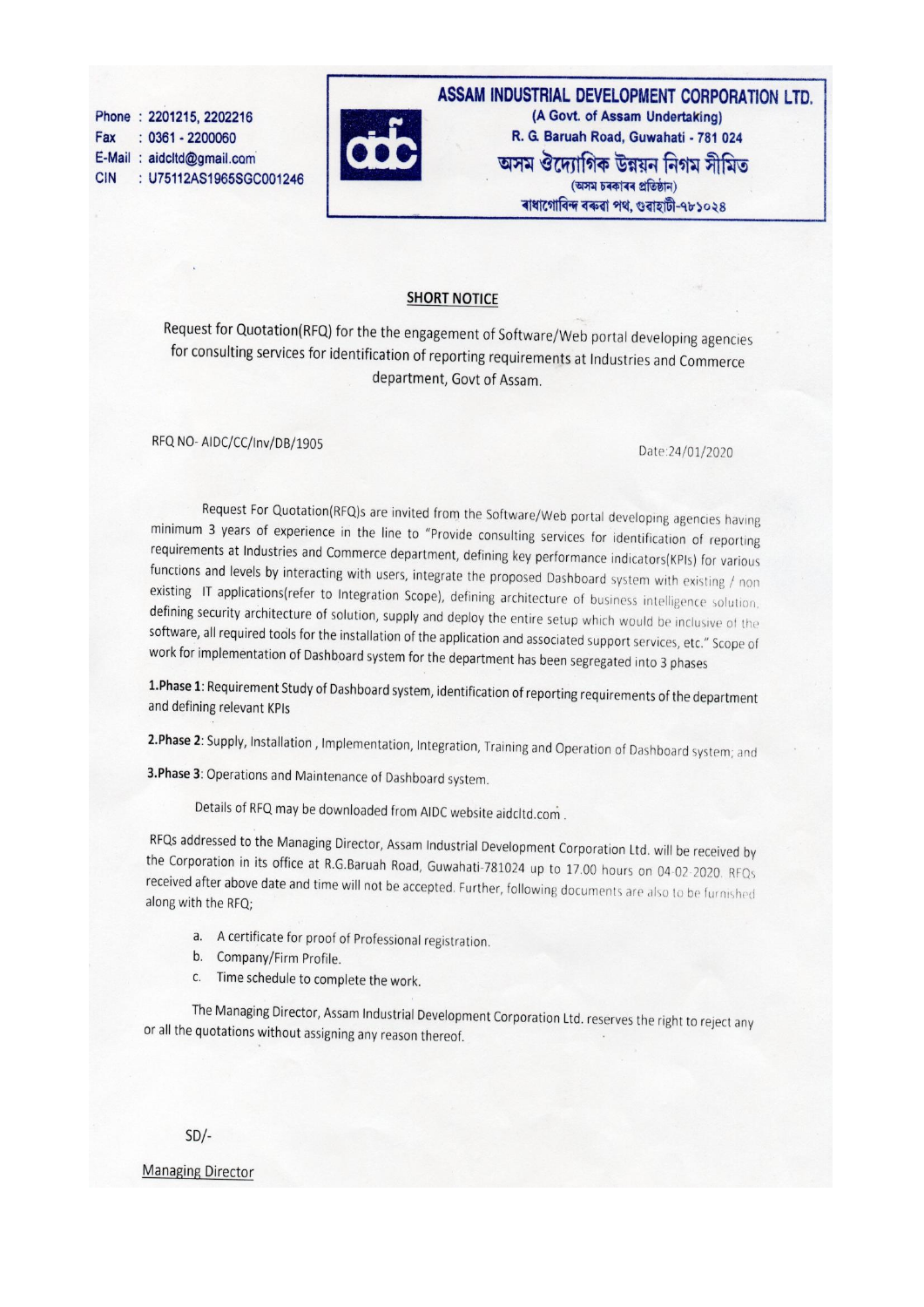#### **DETAILED SCOPE OF WORK**

The agency would be required to provide consulting services for identification of reporting requirements at Industries and Commerce department, defining key performance indicators(KPIs) for various functions and levels by interacting with users, integrate the proposed Dashboard system with existing / non existing IT applications(refer to Integration Scope), defining architecture of business intelligence solution, defining security architecture of solution, supply and deploy the entire setup which would be inclusive of the software, all required tools for the installation of the application and associated support services, etc. Scope of work for implementation of Dashboard system for the department has been segregated into 3 phases

**1.Phase 1**: Requirement Study of Dashboard system, identification of reporting requirements of the department and defining relevant KPIs

**2.Phase 2**: Supply, Installation , Implementation, Integration, Training and Operation of Dashboard system; and

**3.Phase 3**: Operations and Maintenance of Dashboard system

## **Phase 1 : Requirement Study and Design Key Performance Indicators (KPIs), reports and dashboards**

- 1. Identify and understand reporting and dashboard requirements of department across different functions and corporations.
- 2. Study the existing processes and workflows including department core processes.
- 3. Mapping of the processes and workflows with existing applications including their functional coverage.
- 4. Evaluate and enhance (if required) reports being generated, KPIs, being monitored and dashboards being prepared in existing systems or MIS being prepared.
- 5. Adequacy of IT infrastructure, validations and controls with respect to dashboard solution
- 6. 6.Study the user access criteria and user roles defined in each of these developed dashboards and reports.
- 7. 7.Understand the data related dependencies between applications and databases and study the existing master data and transactional data fields for each of these dependencies.
- 8. Understand the technology landscape to identify systems to be integrated with solution.
- 9. Conduct workshops with various business functions to understand the business processes and operational KPIs that are being monitored at present.
- 10. Provide department insights on reporting, dashboards and functional KPIs to be monitored, basis prevalent industry practices. Suggest additional practices if required KPIs, reports and dashboards considering department operations.
- 11. Map the defined KPIs with data being generated from ERP and other sources including mapping it with underlying table structure. The successful bidder shall also provide suggestion on improvements in existing table structure and capturing additional data-sets.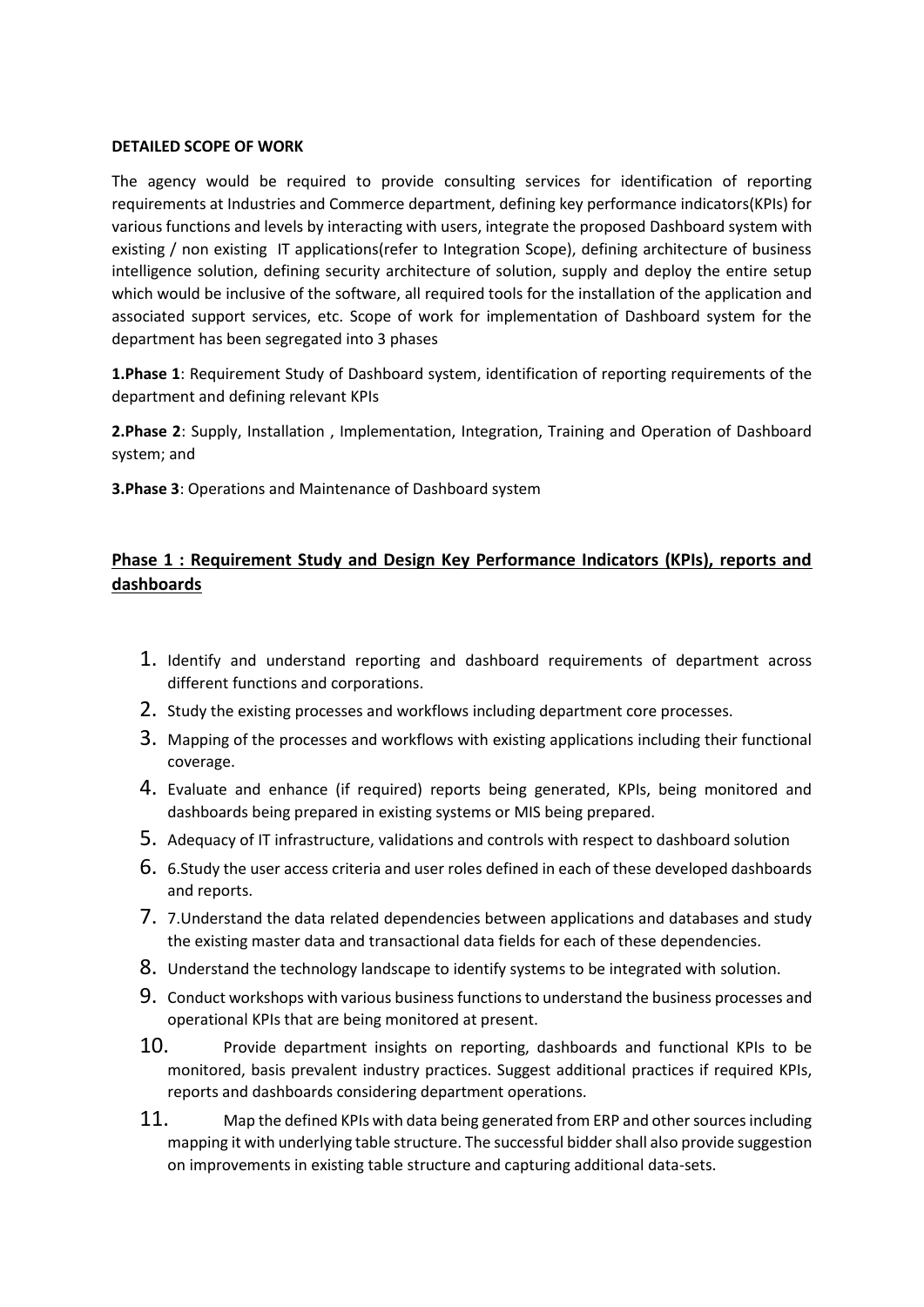- 12. Create presentation on KPIs monitoring and data structure to respective stakeholder and department head.
- 13. 13. 13. Understand the logs generated by different IT and security systems and create dashboards for security monitoring for regulatory requirements and internal security posture of department.
- 14. Identify, formulate and propose dashboards for security monitoring
- 15. Identify the mapping of data with logs generated to build the KPIs.
- 16. Design security dashboard and reports based on logs generated from systems implemented in department
- 17. Preparation of test cases of User acceptance testing for the proposed solution.
- 18. Facilitating the UAT with the users

### **Bidder shall deploy subject matter experts from appropriate field for identifying and designing KPI's and reports for respective area**.

Defining System and security Architecture for in-scope solution

1.Identify system architecture requirements as per prevalent trends in industry and department IT and business environment.

2.Consultant shall suggest optimal configuration settings for proposed Dashboard System

3.Design system architecture for proposed Dashboard System

4.Identify security requirements and define security architecture as per prevalent trends in industry and department IT and business environment

5.Consultant shall propose the fitment of proposed Dashboard System in existing network and security architecture of department IT infrastructure. 6.Architecture to be designed keeping in view the integration with various applications at department

## **Phase 2: Supply, Installation, Implementation, Integration, Training and Operation of Dashboard System**

The software supplied must include:

- Dashboard system
- Database Software (limited to operationalizing the Dashboard system)
- Software for Application Server, Middleware (if required) etc.

Any other modules required to meet the functional and technical requirements mentioned in the RFP

Any other software as part of the required solution

After successful completion of the implementation phase, successful bidder shall provide one year comprehensive warranty.

The software AMC would include all version upgrades, patches/fixes, upgrades, for Dashboard system with in agreed SLAs, compliance of mandates (legal guidelines of GOI as per Gazette of India, regulatory authorities etc.), performance fine tuning, problem resolution for the database, middleware and the application software for total solution etc.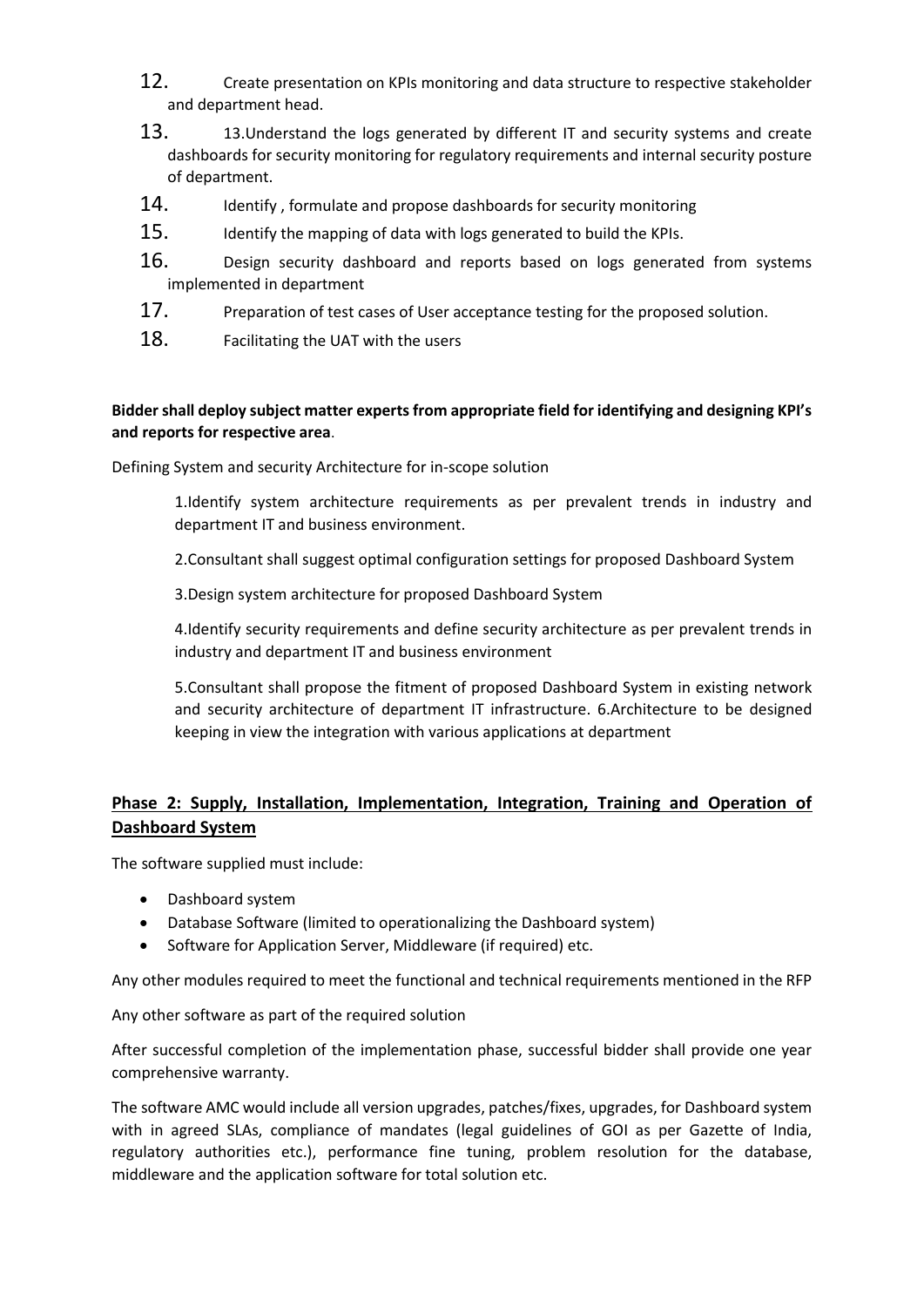The end users are identified and categorized in various user groups to map the tools and technologies needed for the user groups.

## **Implementation Scope**

### **Functional Scope**

The proposed solution architecture should be able to consolidate data from various source system into a single repository of cleansed data for the faster management reporting. Also, it should have intuitive graphical representation comprise of various tools to enable department users to view, slice/dice, drill down/drill up/ drill across the information presented to them and make effective decisions.

The users should have the ability to save reports as well as export to MS Excel, pdf, csv formats.

The various reports, dashboards, etc should be accessible from mobility devices like smart phones, Tablet PCs, etc

The application should provide the ability for the users/developers to customize the standard reports based on pre-defined parameters –date, time, period product, branches, etc.

The proposed Dashboard system shall have clearly defined the roles and access privileges.

### **Project Preparation –**

1.The successful bidder shall prepare a Project Management Plan including detailed project plan, indicating all activities with resources required, their roles and responsibilities and time schedule of deliverables at the start of the project and submit to department for approval.

2.The project charter should also contain brief project description, approach and methodology, milestones, project organization, project risks and mitigation plans, and dependencies

3.The project charter should include a detailed program for installing and implementing the Dashboard system covered under this RFQ.

#### **Integration Scope**

The proposed Dashboard system shall integrate and interface with various existing/non existing and upcoming IT Systems and application(s) using certified connectors/ adaptors/ equivalent mechanism etc., as per details given below:

Integration with Intranet Portals and other systems

For user logins, AD shall be used and required integration shall be undertaken. Any additional security requirements shall also be implemented. Though as part of solution, Dashboard system should also have its own user authentication mechanism.

The integration with enterprise third party should be done using standard connectors/ equivalent mechanism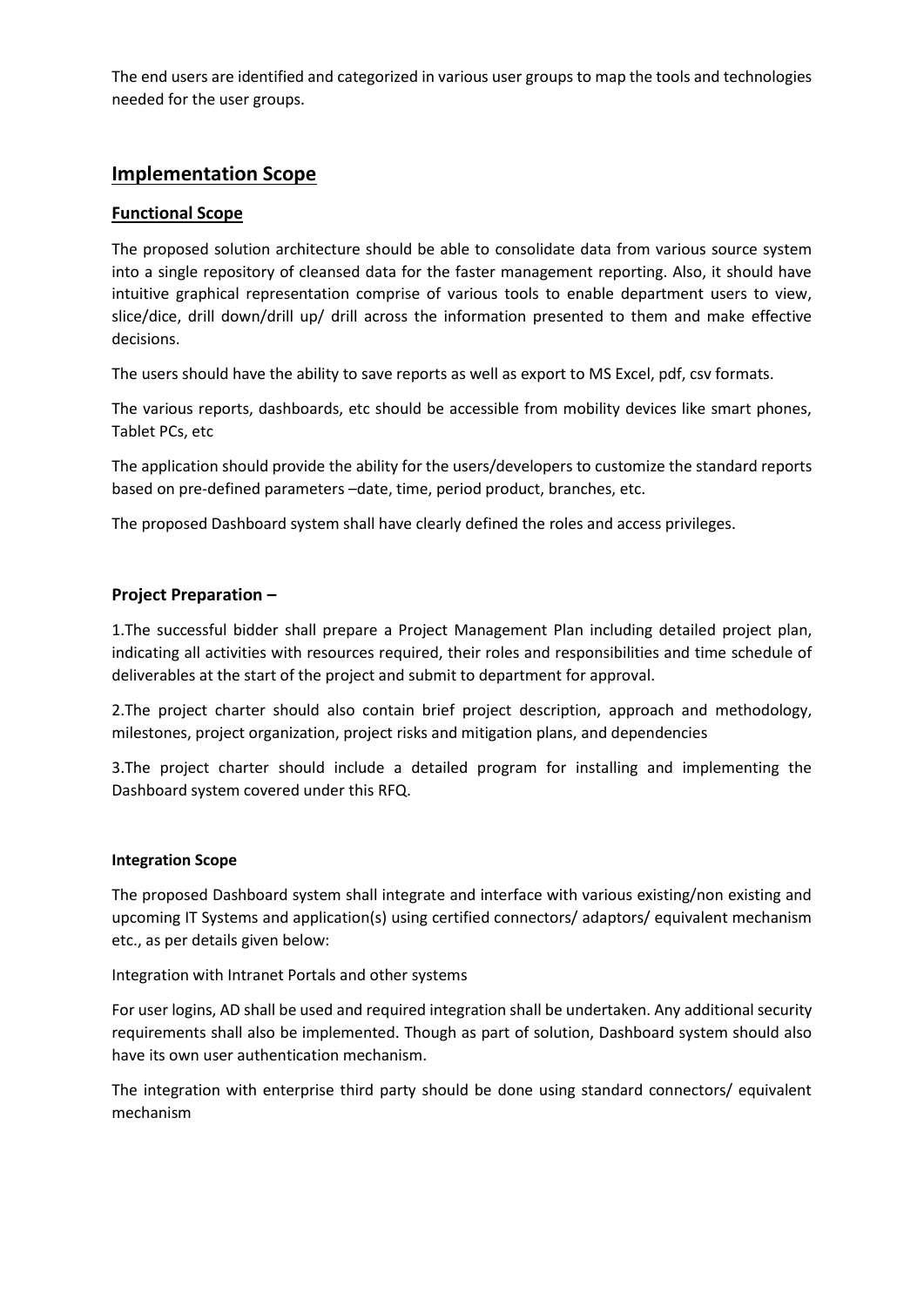The selected bidder shall integrate Dashboard system with various data sources, including but not limited to ERP, applications related government schemes etc.to gather input data for required MIS and other reporting.

The reporting system should integrate with enterprise access and authorization systems and provide access based on access rights defined during the design

# **Workshop and Training**

The successful bidder shall conduct a workshop at least in two batches in corporate office covering all the users of Dashboard system. The workshop should include but not limited to following:

- 1.1.Overview of the solution
- 1.2.Available general functionalities
- 1.3.Specific functionalities.

Comprehensive training covering all aspects of Dashboard system including Functional and Technical to be provided to all the identified RECL staff. This will include technical training, executive training, end user training, super user training on one time. Any additional training requested by department should be at the same rate mentioned in the Masked Bill of Material.

### **Phase 3: Operations and Maintenance of Dashboard System**

The selected bidder will be the single point of contact and responsible for AMC, ATS, guarantees & warrantees for software and services. Thereafter, the selected bidder should provide AMC/ATS for these products and solutions (a warranty of 1 Year for Software).

During support, bidder will be responsible for the following:

1.Overall maintenance and working of the Dashboard system.

2.The Bidder should fix the bugs and carry out the necessary rectifications wherever necessary and deliver patches/ version changes effected. Provision should be available for version control and restoring the old versions in case of need by department.

3.Bug fixing, enhancement, modifications, customization, patches, upgrades due to statutory, regulatory, industry, department specific changes ( including installation of new upgrades.).

4.Configuration changes, version up-gradations, performance monitoring, trouble shooting, patch installation, running of batch processes, database tuning, replacement / support, technical support, application and data maintenance, taking backupas required, recovery, query generation and management etc. of all software supplied under this RFQ.

5. Generate monthly/ Quarterly report on the backup/ restoration performance.

6.Notify all the detected software errors and correct them as per the agreed Timelines

7. The operational support staff should have onsite support experience